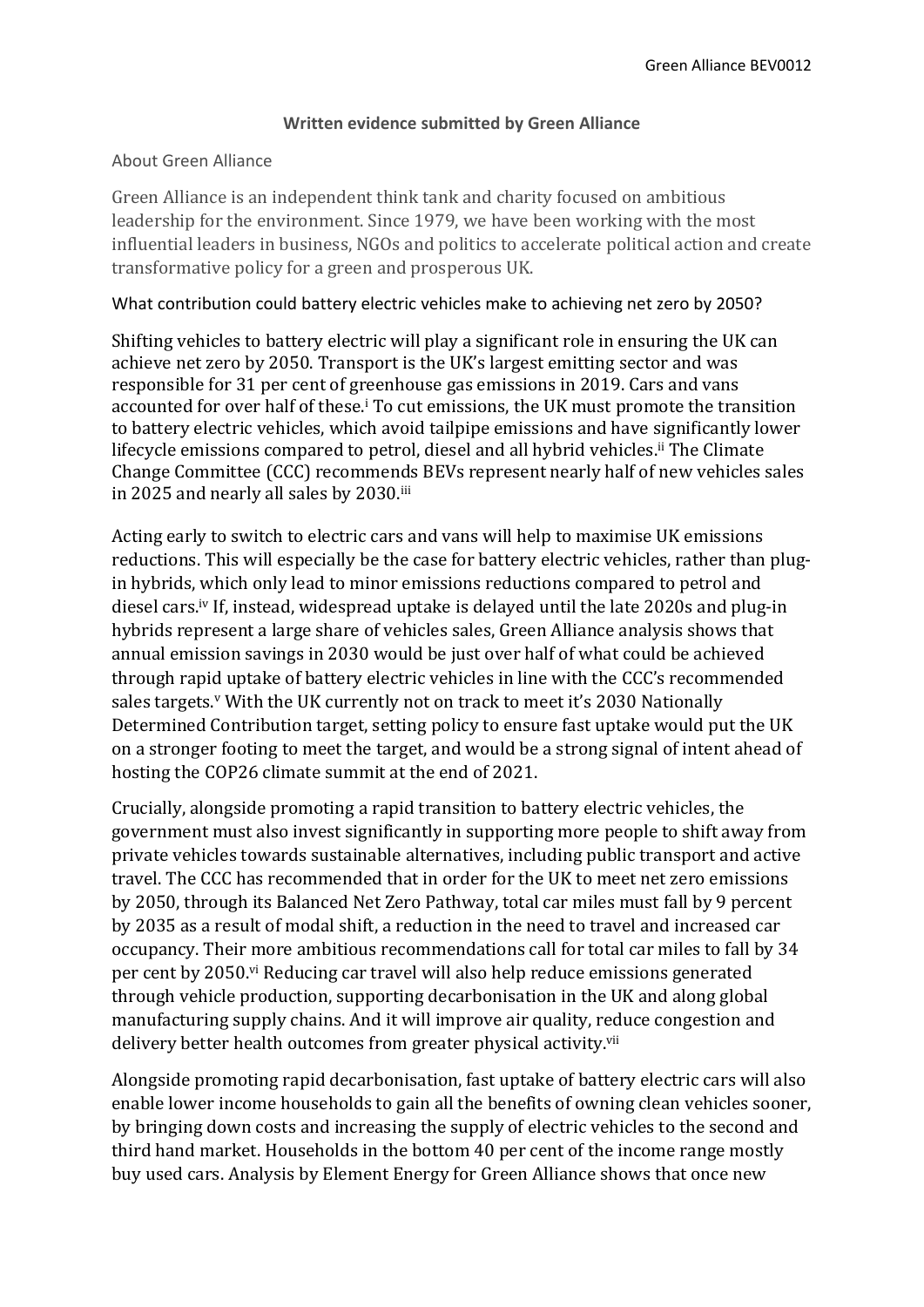battery electric cars, bought today, reach the second hand market, their owners could save between £700 and £2,300 compared to a petrol or diesel equivalent, on a total cost of ownership basis. And the savings for third hand owners would be between £3,500 and £5,600.viii

How well is Government policy aligned with high-level commitment for growth of battery electric vehicles to support its net zero ambition?

Last November, the UK government announced a ban on the sale of new petrol and diesel cars and vans from 2030 and allowing only zero emission vehicles to be sold from 2035. This is a significant step up in ambition, which must now be translated into near term action. Battery electric car sales are increasing but are currently only 6.6 per cent of car sales, and there are seven times more conventional petrol and diesel car models on the market as battery electric cars.<sup>ix</sup> Sales figures for vans were even lower.<sup>x</sup>.

To support the uptake of BEVs, the government must put in place a comprehensive policy framework, which should include:

- Regulating car manufacturers to ensure adequate supply of clean vehicles. In particular, we recommend the use of a zero emission vehicle (ZEV) mandate, with interim targets over the next 15 years, to require car manufacturers to sell an increasing proportion of ZEVs. This would promote supply of a wider variety of models at more competitive prices and, by guaranteeing more battery electric vehicles are sold on the UK market, it would also help push more onto the second hand market, where they are more affordable to a wider set of car owners.
- Incentives for battery electric vehicle adoption. Apart from the existing incentives, we recommend the government consider progressively raising 1st year vehicle excise duty (VED) rates for conventional cars with engines and using revenues to support grants for battery electric vehicles until upfront cost parity is reached in all segments. We also recommend raising the Benefit in Kind rates for company plugin hybrids, to avoid incentivising adoption of models which do not lead to significant emission savings.
- Ensuring adequate supply of charging infrastructure across the country. We recommend the government to develop a comprehensive strategy to facilitate delivery of charging infrastructure including by: empowering local authorities, many of which have struggled to access the current funding available for electric vehicle charging points and which, in the case of rural areas, face challenges related to poor business case due to lower population density and higher grid connection costs;<sup>xi</sup> tackling the cost of strategic grid connections for fast charging; setting policy to promote delivery of charging at home and workplace.

Crucially, policy to promote adoption of battery electric vehicles should be part of a comprehensive approach to decarbonise transport, which should include new policy and funding to promote modal shift. The government should commit to these policies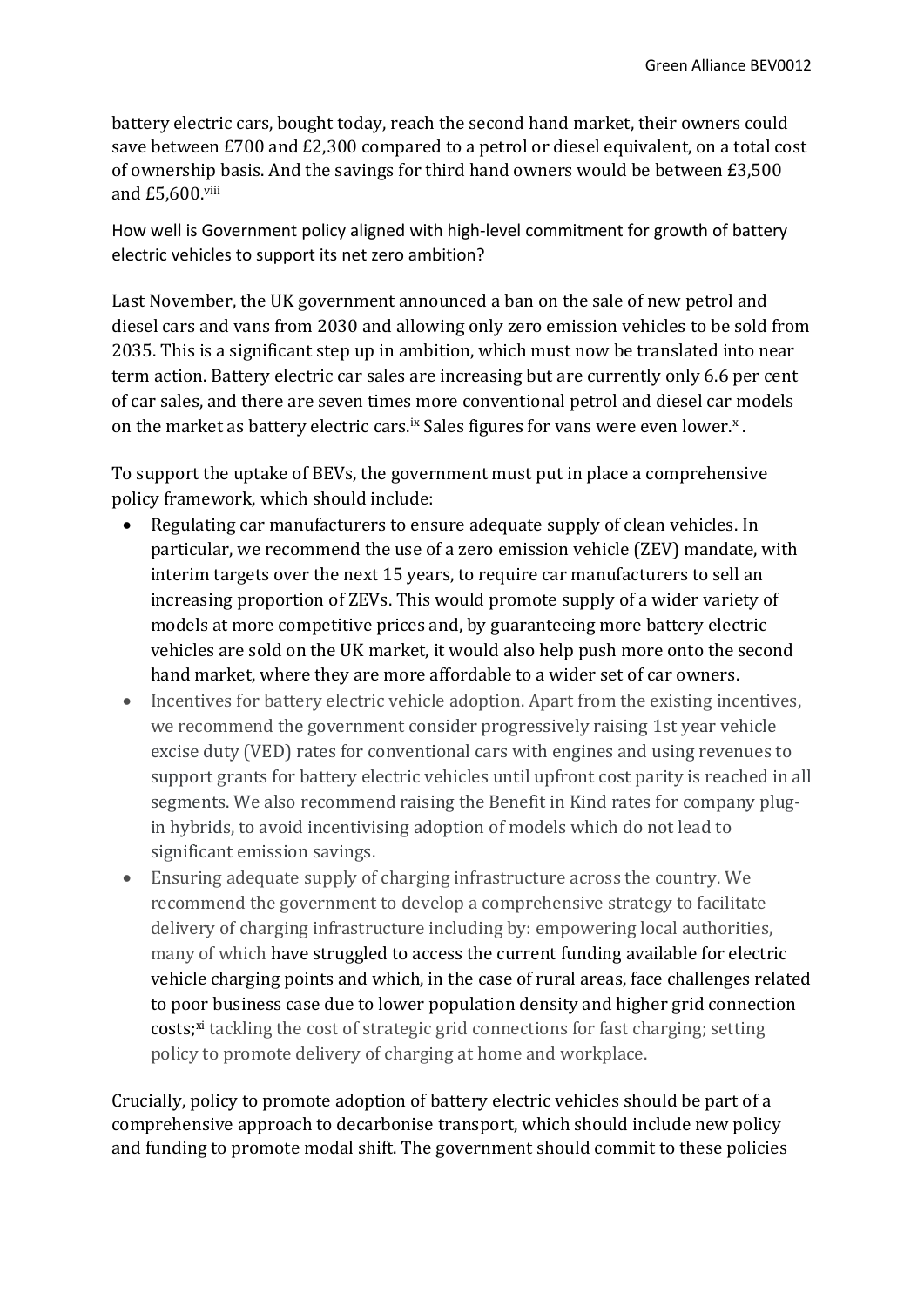and funding as part of the upcoming Transport Decarbonisation Plan and provide a clear roadmap for how it plans to support decarbonisation of surface transport.

Developing UK charging infrastructure and clean energy to support EV uptake would also support economic recovery and employment across the country.<sup>xii</sup>

What natural advantages in terms of access to raw materials, renewable energy supply, technological readiness, IP or other competitive advantage does the UK have to encourage development of battery manufacture in the UK?

Securing the long term resilience of UK industries means investing in solutions that will make them competitive in future. With the global market for battery electric vehicles set to grow quickly, the UK has a good starting point: in 2018, it built a quarter of the battery electric cars in Europe. But the global race is now on. The EU is moving in on the market, though its growth is only expected to pick up significantly later in the 2020s. The UK can either capitalise on its early mover advantage in the first half of the 2020s, to secure and bolster its position in both the domestic and EU markets, or wait and risk falling behind.

Analysis by Cambridge Econometrics also suggests that the shift to electric vehicles would benefit UK industries by promoting growth in domestic power generation, away from oil products (where most of the value is realised outside of the UK), as well as in supply chains to support charging infrastructure.<sup>xiii</sup>

What action is needed to support investment and establishment of UK gigafactories?

Central government must ensure that there is a coherent and comprehensive framework which clearly supports the shift to battery electric vehicles.

The 2030 and 2035 phase out date sets the long term direction. However, with the global market for battery electric vehicles set to grow quickly and the EU also expected to see strong growth in battery electric cars later this decade, the UK needs to capitalise on its early mover advantage in the first half of the 2020s, to secure and bolster the position of its manufacturing in both the domestic and EU markets.

This is especially important in light of the rules of origin, which require a certain share of a vehicle to be made in the EU or UK (if the vehicle is to be exported to the EU) and will become stricter later in the 2020s. A more concerted effort to establish more battery electric vehicle manufacturing, as well as battery production, will be essential to ensure UK manufacturers remain competitive and will require immediate steps to grow the domestic supply chain.

Crucially, a ZEV mandate will play a strong role in promoting investment in battery electric vehicle supply chains and should be central to government efforts to establish the UK as a leader in the electric vehicle market.

With the current  $CO<sub>2</sub>$  regulations alone, UK manufacturers might continue to invest in producing conventional vehicles, as well as hybrids and plug-in hybrids, potentially locking jobs into high carbon supply chains. Instead, by requiring zero emission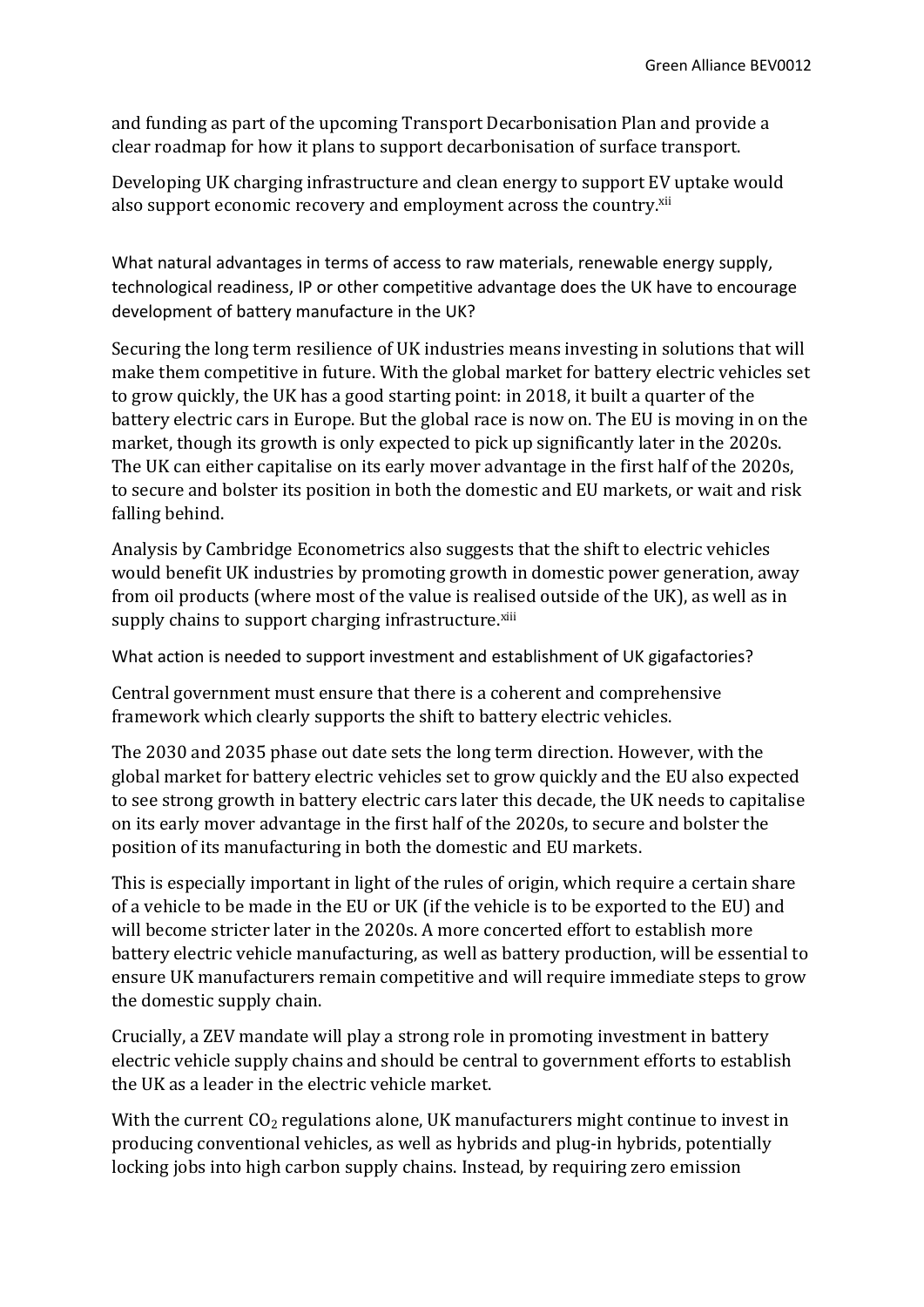vehicles, such as battery electric vehicles, to be at least a specific share of all cars and vans sold in the UK each year, a ZEV mandate would strengthen the business case for investment in battery electric vehicle and battery production. It will also help to attract inward investment from manufacturers specialised in zero emission vehicles.

What action is needed to support growth of associated power electronics, machines and drive supply chain, including securing supply of raw materials and material processing?

As above, central government must ensure that there is a coherent and comprehensive framework which clearly supports the shift to battery electric vehicles, including through introducing a ZEV mandate.

What steps should be taken to ensure the UK workforce has the necessary skills to staff gigafactories and their supporting supply chains?

As above, central government must ensure that there is a coherent and comprehensive framework which clearly supports the shift to battery electric vehicles, including through introducing a ZEV mandate, which would strengthen the case for this investment along supply chains and in green jobs, and avoid locking in jobs in transitional technologies such as hybrids and plug-in hybrids.

While the transition towards clean vehicle manufacturing requires a concerted effort and policy from government, the UK is well placed to take advantage of these new industries as around 87 per cent of UK automotive sector jobs have the potential to switch rapidly to producing electric vehicles, which is significant as transport manufacturing is disproportionately located in areas of lower regional economic performance. xiv

There are also opportunities for employment creation in sector supporting the roll out of battery electric vehicles. This includes investment in charging infrastructure as well as expansion of electricity generation.<sup>xv</sup>

Importantly, central government must provide adequate resources for local authorities to be able to work with local supply chains and workforces. Local authorities are best placed to identify local companies and workforces most at risk of shifting to a greener economy.

What measures should the Government take to ensure that minerals for battery electric vehicles are sourced in a responsible way?

The UK wants to be a world leader in EVs, but these industries are heavily reliant on imported critical raw materials like rare earth elements and cobalt. The extraction these materials often creates significant human and environmental costs abroad. This may expose industry to supply disruptions and reputational risks. Cobalt, for instance, has been associated with human rights abuses in the Democratic Republic of Congo, which provides more than half of the world's supply.<sup>xvi</sup> Mining a tonne of some rare earth elements, meanwhile, can produce up to 2,000 tonnes of hazardous waste, harmful to both people and the environment.<sup>xvii</sup>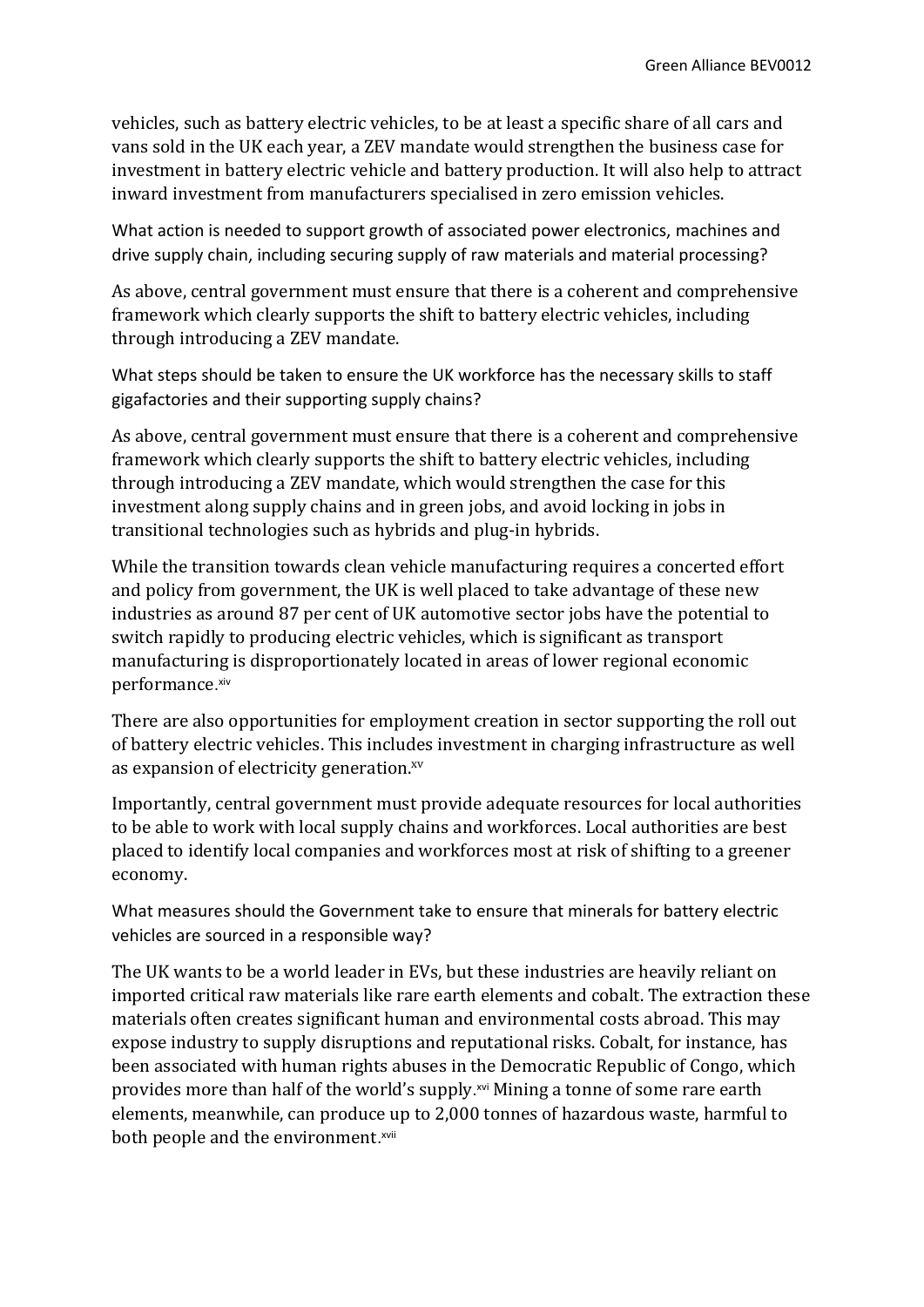The UK should therefore put in place strong due diligence requirements on companies selling EVs, to ensure there is transparent and robust information regarding the origin of critical raw materials.

Furthermore opportunities to minimise environmental impacts from battery material extraction include: promoting modal shift and shared mobility, reducing the number of vehicles on the road; there are also opportunities to reduce the material input for battery production, with new analysis by Transport & Environment suggesting that improvements in battery design and chemistry could reduce cobalt requirements from  $0.13\text{kg/kWh}$  in 2020 to 0.03 kg/kWh in 2030;<sup>xviii</sup> Finally, the UK should also create a secure supply chain by reusing and recycling the materials in existing low carbon technologies, which would limit reliance on virgin materials. xix

What action can Government take to support growth of secondary markets to extend lifetime use of EV batteries?

Setting targets for reuse could ensure that used EV batteries are repurposed for applications such as stationary battery storage, as batteries reaching the end of their useful life in a vehicle, often have significant capacity left.<sup>xx</sup> Leading companies are already investigating reuse for large battery storage operations, including Nissan and Renault, which are testing it for a 100MW battery storage system using recovered batteries.<sup>xxi</sup> Renault is now also in the process of establishing a 'Re-Factory' in Flins, France. It will be established gradually between 2021 and 2024 and will retrofit and repair vehicles, re-use batteries that do not operate at full capacity, recycle batteries, and more.xxii

Central government and local councils manage almost 75,000 vehicles and could reward battery and vehicle manufacturers that opt for recovered content.<sup>xxiii</sup> Furthermore, local authorities wanting to develop distributed storage capacity could make repurposed EV batteries a procurement requirement.

What steps should be taken to ensure that EV batteries are recycled at the end of their lives and not simply sent to landfill?

So far, critical raw materials, such as cobalt, used in the UK are either exported for recovery abroad or lost in the recycling process once they reach the end of life. Policy should encourage reuse, remanufacturing and high value recycling of batteries, including through better design and policy to promote markets for secondary use and adequate infrastructure and business models.

Setting future requirements for recycled content could unlock investment in recycling infrastructure and enable reverse logistics to support the use of recycled cobalt in batteries. By 2030, end of life batteries could support between 13 and 33 recycling plants, rising to between 42 and 91 plants by 2035.<sup>xxiv</sup> These plants could supply a quarter of the cobalt required to meet the UK's demand for low carbon technologies in 2030 and about half by 2035.xxv

Finally, government should promote battery reuse, as discussed in response to the previous question.